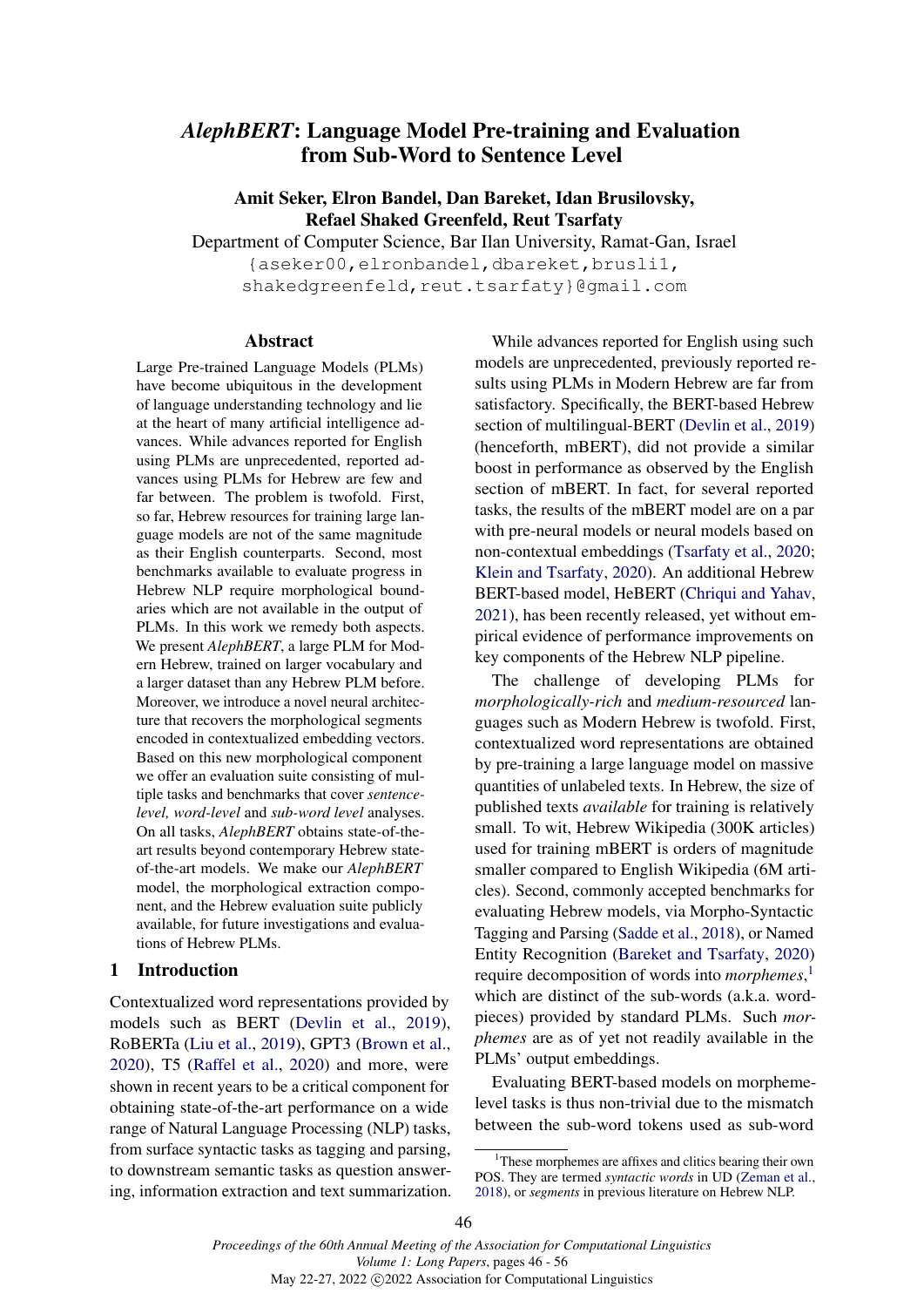<span id="page-1-1"></span>

Figure 1: PLM Morphological Extraction Pipeline. The two-word phrase "לבית הלבן", transliterated as "lbit hlbn", mapped to word-pieces which are consumed by a PLM to generate contextualized vectors and extract the sub-word morphological units. In this example the WordPiece Tokenizer splits the first word, "lbit", into two pieces while leaving the second word, "hlbn", intact. Consequently, AlephBERT generates 3 embedded vectors - the vectors associated with the split word pieces are averaged to form a single contextualized vector. Finally, the resulting two word vectors are used by the Morphological Extraction Model that generates the disambiguated morphological segments.

input units used by the PLMs and the sub-word morphological units needed for evaluation. PLMs employ sub-word tokenization mechanisms such as WordPiece or Byte-Pair Encoding (BPE) for the purposes of minimizing Out-Of-Vocabulary words [\(Sennrich et al.,](#page-10-3) [2016\)](#page-10-3). These sub-word tokens are generated in a pre-processing step, without utilization of any linguistic information, and passed as input to the PLM. Crucially, such word-pieces *do not reflect morphological units*. Extracting morphological units from contextualized vectors provided by PLMs is challenging yet necessary in order to enable morphological-level evaluation of Hebrew PLMs on standard benchmarks.

In this paper we introduce *AlephBERT*, a Hebrew PLM trained on more data and a larger vocabulary than any Hebrew PLM before.<sup>[2](#page-1-0)</sup> Moreover, we propose a novel architecture that extracts the *morphological* sub-word units *implicitly* encoded in the contextualized vectors outputted by PLMs. Using AlephBERT and the proposed morphological extraction model we enable evaluation on *all* existing Hebrew benchmarks. We thus present a processing and evaluation pipeline tailored to fit Morphologically Rich Languages (MRLs), i.e., covering

sentence-level, word-level and most importantly sub-word morphological-level tasks (*Segmentation, Part-of-Speech Tagging, full Morphological Tagging, Dependency Parsing, Named Entity Recognition (NER)* and *Sentiment Analysis*), and present new and improved SOTA for Modern Hebrew on all of these tasks.

# 2 Previous Work

Contextualized word embedding vectors are a major driver for improved performance of deep learning models on many Natural Language Understanding (NLU) tasks. Initially, ELMo [\(Peters et al.,](#page-9-7) [2018\)](#page-9-7) and ULMFit [\(Howard and Ruder,](#page-9-8) [2018\)](#page-9-8) introduced contextualized word embedding frameworks by training LSTM-based models on massive amounts of texts. The linguistic quality encoded in these models was demonstrated over 6 tasks: Question Answering, Textual Entailment, Semantic Role labeling, Coreference Resolution, Name Entity Extraction, and Sentiment Analysis. The next big leap was obtained with the introduction of the GPT-1 framework by [Radford and Sutskever](#page-9-9) [\(2018\)](#page-9-9). Instead of using LSTM layers, GPT is based on 12 layers of Transformer decoders with each decoder layer composed of a 768-dimensional feed-forward layer and 12 self-attention heads. [De](#page-9-0)[vlin et al.](#page-9-0) [\(2019\)](#page-9-0) followed along the same lines and implemented Bidirectional Encoder Representations from Transformers, or BERT in short. BERT attends to the input tokens in both forward and backward directions while optimizing a *Masked Language Model* and a *Next Sentence Prediction* objective objectives.

BERT Benchmarks An integral part involved in developing various PLMs is providing NLU multitask benchmarks used to demonstrate the linguistic abilities of new models and approaches. English BERT models are evaluated on 3 standard major benchmarks. The Stanford Question Answering Dataset (SQuAD) [\(Rajpurkar et al.,](#page-10-4) [2016\)](#page-10-4) is used for testing paragraph-level reading comprehension abilities. [Wang et al.](#page-10-5) [\(2018\)](#page-10-5) selected a diverse and relatively hard set of sentence and sentence-pair tasks which comprise the General Language Understanding Evaluation (GLUE) benchmark. The SWAG (Situations With Adversarial Generations) dataset [\(Zellers et al.,](#page-10-6) [2018\)](#page-10-6) presents models with partial description of grounded situations to see if they can consistently predict subsequent scenarios, thus indicating abilities of commonsense reasoning.

<span id="page-1-0"></span> $2$ We make our PLM [https://huggingface.co/](https://huggingface.co/onlplab/alephbert-base) [onlplab/alephbert-base](https://huggingface.co/onlplab/alephbert-base) and demo [https://nlp.](https://nlp.biu.ac.il/~amitse/alephbert/) [biu.ac.il/~amitse/alephbert/](https://nlp.biu.ac.il/~amitse/alephbert/) publicly available, to qualitatively assess present and future Hebrew PLMs.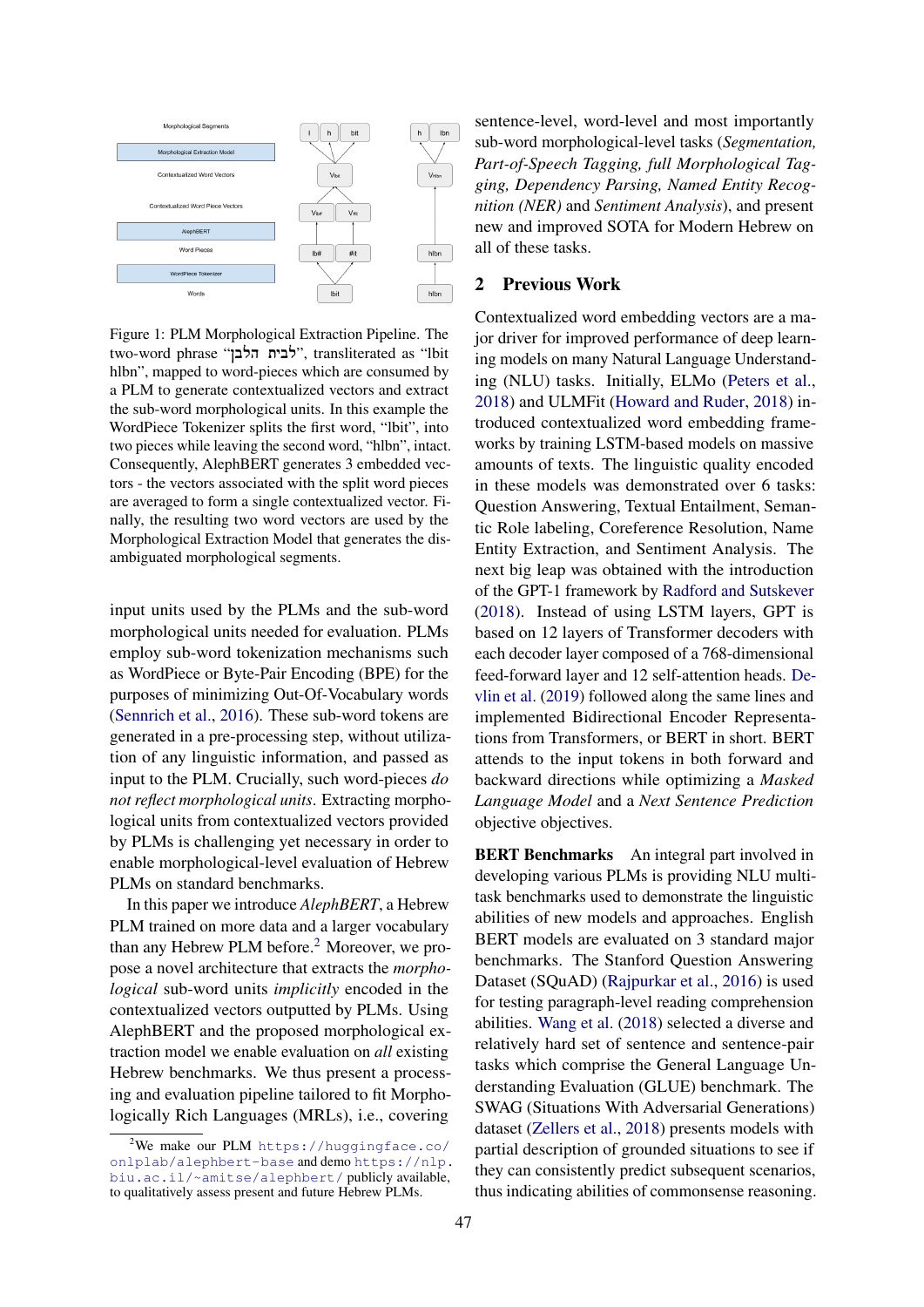When evaluating Hebrew PLMs, one of the key pitfalls is that there are no Hebrew versions for these benchmarks. Furthermore, none of the suggested benchmarks account for examining the capacity of PLMs for encoding the word-internal morphological structures which are inherent in MRLs. In this work we enable a generic morphological-level evaluation pipeline that is suited for PLMs of MRLs.

Multilingual vs. Monolingual BERT [Devlin](#page-9-0) [et al.](#page-9-0) [\(2019\)](#page-9-0) produced 2 BERT models, for English and Chinese. To support other languages, they trained a multilingual BERT (mBERT) model combining texts covering over 100 languages, in the hoped to benefit low-resource languages with the linguistic information obtained from languages with larger datasets. In reality, however, mBERT performance on specific languages has not been as successful as English. Consequently, several research efforts focused on building monolingual BERT models as well as providing languagespecific evaluation benchmarks. [Liu et al.](#page-9-1) [\(2019\)](#page-9-1) trained CamemBERT, a French BERT model evaluated on syntactic and semantic tasks in addition to natural language inference tasks. [Rybak et al.](#page-10-7) [\(2020\)](#page-10-7) trained HerBERT, a BERT PLM for Polish. They evaluated it on a diverse set of existing NLU benchmarks as well as a new dataset for sentiment analysis for the e-commerce domain. [Polignano](#page-9-10) [et al.](#page-9-10) [\(2019\)](#page-9-10) created Alberto, a BERT model for Italian, using a massive tweet collection. They tested it on several NLU tasks — subjectivity, polarity (sentiment) and irony detection in tweets. In order to obtain a large enough training corpus in low-resources languages, such as Finnish [\(Virtanen](#page-10-8) [et al.,](#page-10-8) [2019\)](#page-10-8) and Persian [\(Farahani et al.,](#page-9-11) [2020\)](#page-9-11), a great deal of effort went into filtering and cleaning text samples obtained from web crawls.

**BERT for MRLs** Languages with rich morphology introduce another challenge involving the identification and extraction of sub-word morphological information. In many MRLs words are composed of sub-word morphological units, with each unit acting as a single syntactic unit bearing as single POS tag (mimicking 'words' in English). [Antoun](#page-9-12) [et al.](#page-9-12) [\(2020\)](#page-9-12) addressed this for Arabic, a Semitic MRLs, by pre-processing the training data using a morphological segmenter, producing morphological segments to be used for training AraBERT instead of the actual words. By doing so, they were able to produce output vectors that corre-

<span id="page-2-0"></span>

| Language      | Oscar (duped) Size | Wikipedia Articles |
|---------------|--------------------|--------------------|
| English       | 2.3T               | 6,282,774          |
| Russian       | 1.2T               | 1,713,164          |
| Chinese       | 508G               | 1,188,715          |
| French        | 282G               | 2,316,002          |
| Arabic        | 82G                | 1,109,879          |
| <b>Hebrew</b> | 20G                | 292,201            |

Table 1: Corpora Size Comparison: Resource-savvy languages vs. Hebrew.

spond to morphological segments rather than the original space-delimited word-tokens. However, this approach requires the application of the same segmenter at inference time as well, and like any pipeline approach, this setup is susceptible to error propagation. This risk is magnified as words in MRLs may be morphologically ambiguous, and the predicted segments might not represent the correct interpretation of the words. As a result, the quality of the PLM depends on the accuracy achieved by the segmenting component. A particular novelty of this work is *not* making any changes to the input, letting the PLM encode morphological information associated with *complete* Hebrew tokens. Instead, transforming the resulting contextualized word vectors into morphological-level segments via a novel neural architecture which we discuss shortly.

Evaluating PLMs for MRLs Across all of the above-mentioned language-specific PLMs, evaluation was performed on the word-,sentence- or paragraph-level. Non examined the capacity of PLMs to encode sub-word morphological-level information which we focus on in this work. Sahin [et al.](#page-10-9) [\(2019\)](#page-10-9) probed various information types encoded in embedded word vectors. Similarly to us, they focused on languages with rich morphology where linguistic signals are encoded at the morphological, subword level. Their work is more about explainability — showing high positive correlation of probing tasks to the downstream tasks, especially for morphologically rich languages. Unlike us, they assume a single POS tag and set of features per word in their probing tasks. In Hebrew, Arabic and other MRLs, tokens may carry multiple POS per word, and are required to be segmented for further processing. We provide a framework that extracts subword morphological units given contextualized word vectors, that enables to evaluate PLMs on morphologically-aware datasets where words can have multiple POS tags and feature-bundles.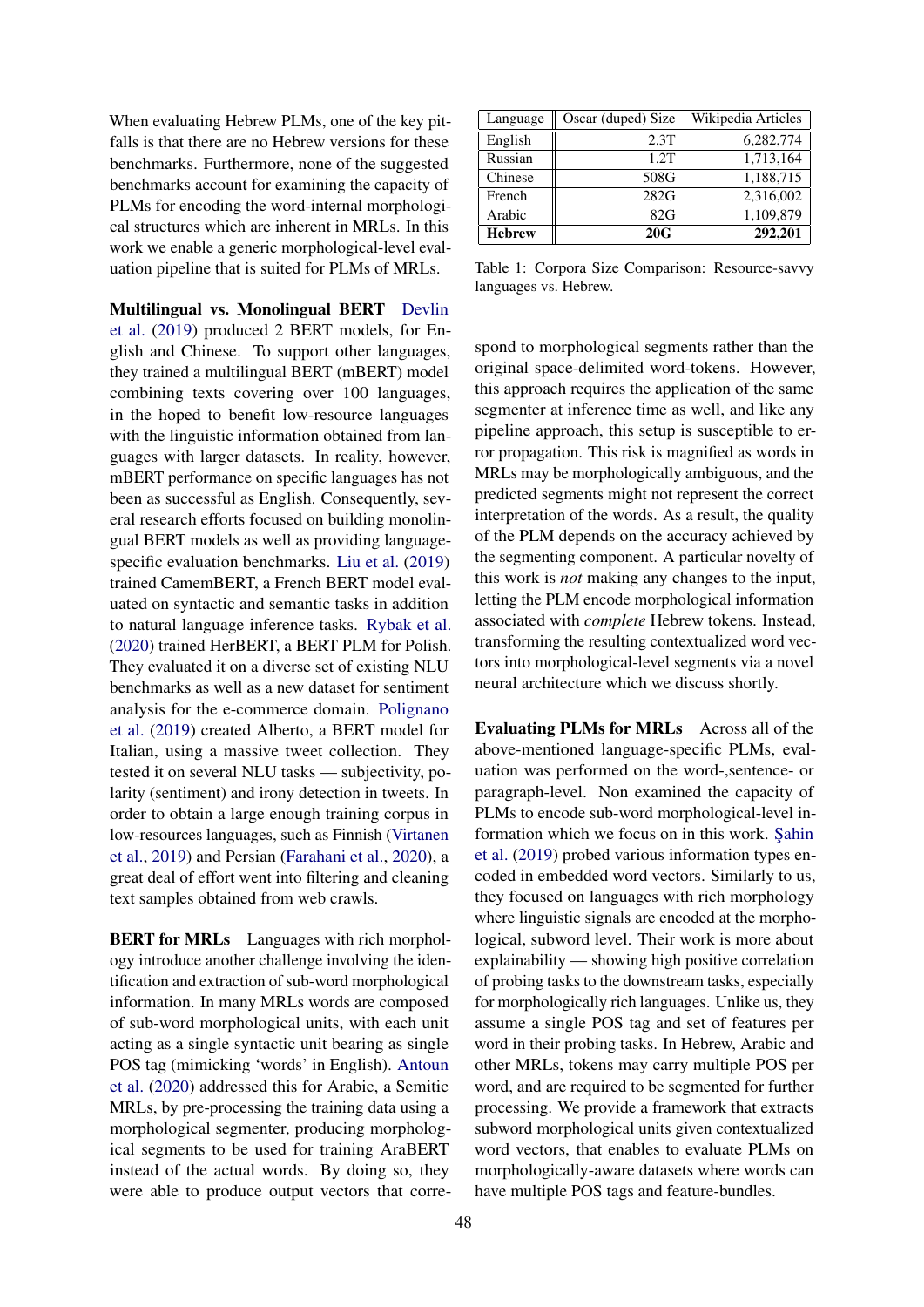<span id="page-3-0"></span>

| Corpus          | File Size | Sentences | Words            |
|-----------------|-----------|-----------|------------------|
| Oscar (deduped) | 9.8GB     | 20.9M     | 1.043M           |
| Twitter         | 6.9GB     | 71.5M     | 774M             |
| Wikipedia       | 1.1GB     | 6.3M      | 12.7M            |
| <b>Total</b>    | 17.9GB    | 98.7M     | 1.9 <sub>R</sub> |

Table 2: AlephBERT's Training Data.

# 3 AlephBERT Pre-Training

Data The PLM termed *AlephBERT* that we provide herein is trained on a larger dataset and a larger vocabulary than any Hebrew BERT instantiation before. The data we train on is listed in Table [2.](#page-3-0) Concretely, we employ the following datasets for pre-training: (i) Oscar: Deduplicated Hebrew portion extracted from Common Crawl via language classification, filtering and cleaning [\(Ortiz Suárez](#page-9-13) [et al.,](#page-9-13) [2020\)](#page-9-13). (ii) Wikipedia: Texts from all of Hebrew Wikipedia, extracted using [Attardi](#page-9-14) [\(2015\)](#page-9-14). (iii) Twitter: Hebrew tweets collected between 2014-09-28 and 2018-03-07. We removed markers ("*RT:*", "*@*" user mentions and URLs), and eliminated duplicates. For data statistics, see Table [2.](#page-3-0)

The Hebrew portions of Oscar and Wikipedia provide us with a training-set size orders-ofmagnitude smaller compared with resource-savvy languages, as shown in Table [1.](#page-2-0) In order to build a strong PLM we need a considerable boost in the amount of sentences the PLM can learn from, which in our case comes form massive amounts of tweets added to the training set. We acknowledge the potential inherent concerns associated with this data source (population bias, behavior patterns, bot masquerading as humans etc.) and note that we have not made any explicit attempt to identify these cases. Honoring ethical and legal constraints we have not manually analyzed nor published this data source. While the free form language expressed in tweets might differ significantly from the text found in Oscar and Wikipedia, the sheer volume of tweets helps us close the resource gap substantially with minimal effort. $3$ 

Model We used the Transformers training framework of Huggingface [\(Wolf et al.,](#page-10-10) [2020\)](#page-10-10) and trained two different models — a *small* model with 6 hidden layers learned from the Oscar portion of our dataset, and a *base* model with 12 hidden layers which was trained on the entire dataset. The processing units used are wordpieces generated by training BERT tokenizers over the respective

<span id="page-3-1"></span><sup>3</sup>For more details and an ethical discussion, see Section [8.](#page-8-0)

datasets with a vocabulary size of 52K in both cases. Following the work on RoBERTa [\(Liu et al.,](#page-9-1) [2019\)](#page-9-1) we optimize AlephBERT with a masked-token prediction loss. We deploy the default masking configuration where 15% of word piece tokens are masked. In 80% of the cases, they are replaced by [MASK], in 10% of the cases, they are replaced by a random token and in the remaining cases, the masked tokens are left as is.

Operation To optimize GPU utilization and decrease training time we split the dataset into 4 chunks based on the number of tokens in a sentence and consequently we are able to increase batch sizes and dramatically shorten training time.

|               | chunk1 | $\ln \text{chunk2}$ | chunk3              | chunk4    |
|---------------|--------|---------------------|---------------------|-----------|
| max tokens    | 0 > 32 |                     | $32>64$ 64 $>128$ 1 | 128 > 512 |
| num sentences | 70M    | 20M                 | 5M                  | 2M        |

We trained for 5 epochs with learning rate 1e-4 followed by an additional 5 epochs with learning rate at 5e-5 for a total of 10 epochs. We trained AlephBERT $_{base}$  over the entire dataset on an NVidia DGX server with 8 V100 GPUs which took 8 days. AlephBERT<sub>small</sub> was trained over the Oscar portion only, using 4 GTX 2080ti GPUs taking 5 days in total.

### <span id="page-3-2"></span>4 The Morphological Extraction Model

Modern Hebrew is a Semitic language with rich morphology and complex orthography. As a result, the basic processing units in the language are typically smaller than raw space-delimited tokens. Subsequently, most standard evaluation tasks require knowledge of the internal morphological boundaries within the raw tokens. To accommodate this granularity requirement we developed a neural model designed to produce the *disambiguated* morphological segments for each token in context. These linguistic segmentations are distinct of the word-pieces employed by the PLM.

In the morphological extraction neural model, each input token is represented by (one or more) contextualized word-vectors produced by the PLM. Each word-piece token is associated with a vector, and for each space-delimited token, we average the word-piece vectors. We feed the resulting vector into a seq2seq model and encode the surface token as a sequence of characters using a BiLSTM, followed by a decoder that generates an output sequence of characters, using *space* as a special symbol signaling morphological boundaries.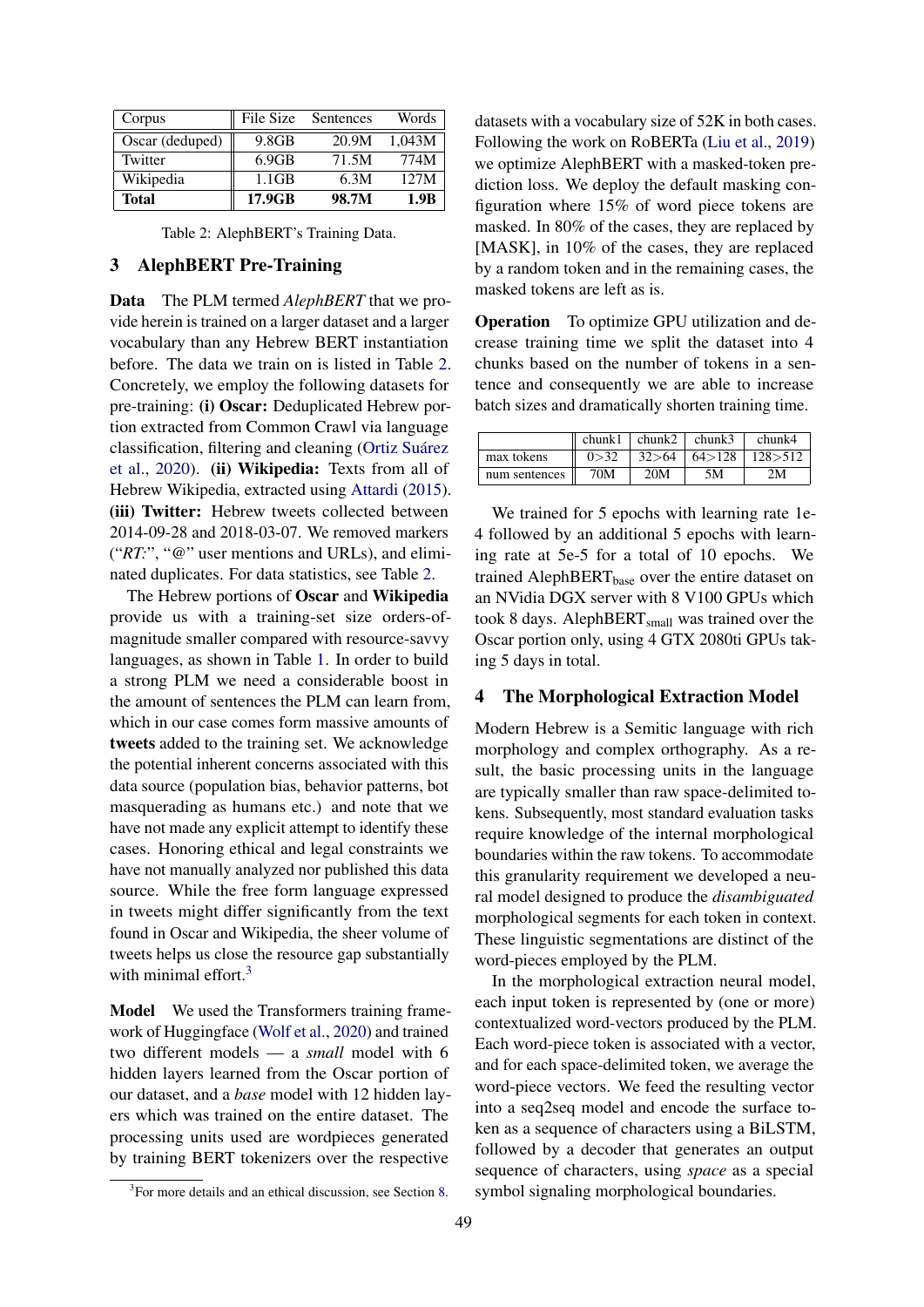| Raw input             | (lbit hlbn) לבית הלבן                   |          |                         |              |            |  |
|-----------------------|-----------------------------------------|----------|-------------------------|--------------|------------|--|
| Space-delimited words | (hlbn) הלבן                             |          | (lbit) לבית             |              |            |  |
| Index                 |                                         |          |                         |              |            |  |
| Segmentation          | לבן (lbn) white<br>ת (h) the            |          | בית (bit) house         | ת (h) the    | $5(1)$ to  |  |
| <b>POS</b>            | <b>DET</b><br>ADJ                       |          | <b>NOUN</b>             | <b>DET</b>   | <b>ADP</b> |  |
| Morphology            | Gender=Masc Number=Sing<br>PronType=Art |          | Gender=Masc Number=Sing | PronType=Art |            |  |
| Dependencies          | 3/amod                                  | $5$ /det | $1$ /obj                | $3$ /def     | 0/ROOT     |  |
| Word-level NER        | E-ORG                                   |          | <b>B-ORG</b>            |              |            |  |
| Morpheme-level NER    | E-ORG<br>I-ORG                          |          | I-ORG<br><b>B-ORG</b>   |              |            |  |

Table 3: Illustration of Evaluated Word-Based and Morpheme-Based Downstream Tasks. The two-word input phrase "!Nהלב לבית", transliterated as "lbit hlbn" (*to the White House*), decompose into five morphological segments ('to-the-house the-white'). The Hebrew text goes from right to left.

<span id="page-4-0"></span>

Figure 2: Illustration of the Morphological Extraction Model. The embedded vectors associated with the wordpieces (v1 and v2 representing word-piece vectors generated in Figure [1\)](#page-1-1) are combined (averaged) to produce a single word context vector. This context vector initializes the hidden (forward and backward) state of a BiLSTM that encodes the characters of the origin word. The decoder LSTM outputs a sequence of characters, where a special empty symbol indicates a morphological segment boundary. In multi-task setup, a fully connected linear layer is used to predict a label whenever a segment boundary is detected.

For tasks involving both segments and labels (Part-of-Speech Tagging, Morphological-Features Tagging, Named-Entity Recognition) we expand this network in a multi-task learning setup; when generating an end-of-segment (space) symbol, the model also predicts task label, and we combine the segment-label losses. The complete morphological extraction architecture is illustrated in Figure [2.](#page-4-0)

## 5 Experimental Setup

Goal In order to empirically gauge the effect of model size and data quantity on the quality of the language model, we compare the performance of AlephBERT (both *small* and *base*) with all existing Hebrew BERT instantiations. In this Section, we detail the tasks and evaluation metrics. In the next Section, we present and analyze the results.

## 5.1 Sentence-Based Modeling

Sentiment Analysis We first report on a sentence classification task, assigning a sentence with one of three sentiment values: negative, positive, neutral. Sentence-level predictions are achieved by directly fine-tuning the PLM using an additional sentenceclassification head The sentence-level embedding vector representation is the one associated with the special [CLS] BERT token.

We used a version of the Hebrew Facebook Sentiment dataset (henceforth FB) of [Amram et al.](#page-8-1) [\(2018\)](#page-8-1) which we corrected by removing leaked samples.<sup>[4](#page-4-1)</sup> We fine-tuned all models for 15 epochs with 5 different seeds, and report mean accuracy.

## 5.2 Word-Based Modeling

Named Entity Recognition In this setup we assume a sequence labeling task based on spacedelimited word-tokens. The input comprises of the sequence of words in the sentence, and the output contains BIOES tags indicating entity spans. Word-level NER predictions are achieved by directly fine-tuning the PLMs using an additional token-classification head In cases where a word is split into multiple word pieces by the PLM tokenizer, we employ common practice and use the first word-piece vector.

We evaluate this model on two corpora. (i) The Ben-Mordecai (BMC) corpus [\(Ben Mordecai and](#page-9-15) [Elhadad,](#page-9-15) [2005\)](#page-9-15), which contains 3294 sentences with 4600 entities and seven different entity categories (Date, Location, Money, Organization, Person, Percent, Time). To remain compatible with the original work we train and test the models on 3

<span id="page-4-1"></span><sup>&</sup>lt;sup>4</sup>This version has a total of 8,465 samples and is publicly available here: [https://github.com/OnlpLab/](https://github.com/OnlpLab/Hebrew-Sentiment-Data) [Hebrew-Sentiment-Data](https://github.com/OnlpLab/Hebrew-Sentiment-Data)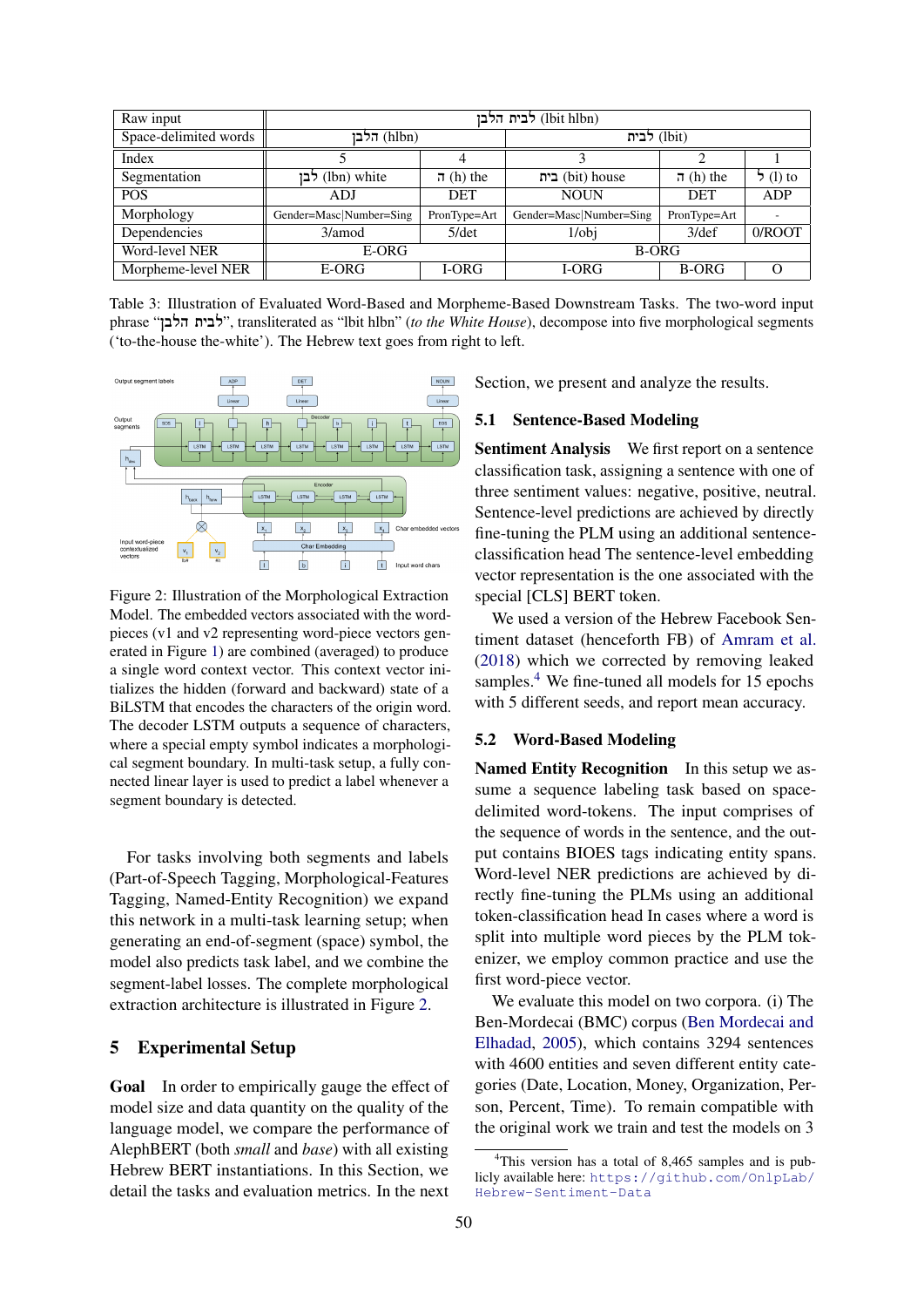different splits as in [Bareket and Tsarfaty](#page-9-6) [\(2020\)](#page-9-6). (ii) The Named Entities and MOrphology (NEMO) corpus<sup>[5](#page-5-0)</sup> [\(Bareket and Tsarfaty,](#page-9-6) [2020\)](#page-9-6) which is an extension of the SPMRL dataset with Named Entities. The NEMO corpus contains 6220 sentences with 7713 entities of nine entity types (Language, Product, Event, Facility, Geo-Political Entity, Location, Organization, Person, Work-Of-Art). We trained both models for 15 epochs with 5 different seeds and report mean F1 scores on entity spans.

## 5.3 Morpheme-Based Modeling

Finally, to probe the PLM capacity to accurately predict word-internal structure, we test all models on five tasks that require knowledge of the internal morphology of raw words. The input to all these tasks is a Hebrew sentence represented as a raw sequence of space-delimited words:

(i) Segmentation: Generating a sequence of morphological segments representing the basic processing units. These units comply with the 2-level representation of tokens defined by UD, each unit with a single POS tag. $6\%$  $6\%$ 

(ii) Part-of-Speech (POS) Tagging: Tagging each segment with a single POS.

(iii) Morphological Tagging: Tagging each segment with a single POS and a set of features. Equivalent to the AllTags evaluation defined in the CoNLL18 shared task.<sup>[7](#page-5-2)</sup>

(iv) Morpheme-Based NER: Tagging each segment with a BIOES and its entity-type.

(v) Dependency Parsing: Use each segment as a node in the predicted dependency tree.

We train and test all morphologically-aware models using two available morphologically-aware Hebrew resources:

- The Hebrew Section of the SPMRL Task [\(Sed](#page-10-11)[dah et al.,](#page-10-11) [2013\)](#page-10-11).
- The Hebrew Section of the UD treebanks collection [\(Sadde et al.,](#page-10-1) [2018\)](#page-10-1)

All models were trained for 15 epochs with 5 different seeds and we report two variants of mean F1 scores as described next.

<span id="page-5-1"></span><sup>6</sup>[https://universaldependencies.org/u/](https://universaldependencies.org/u/overview/tokenization.html) [overview/tokenization.html](https://universaldependencies.org/u/overview/tokenization.html)

For tasks (i)–(iv) we use the morphological extraction model (Section [4\)](#page-3-2) to extract the morphological segments of each word in context and also predict the labels via Multitask training.

For task (iv) the NER task, we use the morphologically-annotated data files of the aforementioned SPMRL-based NEMO corpus [\(Bareket](#page-9-6) [and Tsarfaty,](#page-9-6) [2020\)](#page-9-6). In addition to the multi-task setup described earlier, we design another setup in which we first *only* segment the text, and then perform fine-tuning with a token classification attention head directly applied to the PLM output for the segmented tokens (similar to the way we fine-tune the PLM for the word-based NER task described in the previous section). We acknowledge that we are fine-tuning the PLM on morphological segments the model was not originally pre-trained on, however, as we shall see shortly, this seemingly unintuitive strategy performs surprisingly well.

For task (v) we set up a dependency parsing evaluation pipeline using the standalone Hebrew parser offered by [More et al.](#page-9-16) [\(2019\)](#page-9-16) (a.k.a YAP) which was trained to produce SPMRL dependency labels. The morphological information for each word (namely the segments and POS tags) is recovered by our morphological extraction model, and is used as input features for the YAP standalone dependency parser.

#### 5.4 Morpheme-Based Evaluation Metrics

Aligned Segment The CoNLL18 Shared Task evaluation campaign<sup>[8](#page-5-3)</sup> reports scores for segmen-tation and POS tagging<sup>[9](#page-5-4)</sup> for all participating languages. For multi-segment words, the gold and predicted segments are aligned by their Longest Common Sub-sequence, and only matching segments are counted as true positives. We use the script to compare aligned segment and tagging scores between oracle (gold) segmentation and realistic (predicted) segmentation.

Aligned Multi-Set In addition to the CoNLL18 metrics, we compute F1 scores, with a slight but important difference from the shared task, as defined by [More et al.](#page-9-16) [\(2019\)](#page-9-16) and [Seker and Tsarfaty](#page-10-12) [\(2020\)](#page-10-12). For each word, counts are based on multiset intersections of the gold and predicted labels ignoring the order of the segments while account-

<span id="page-5-0"></span><sup>5</sup>Available here: [https://github.com/OnlpLab/](https://github.com/OnlpLab/NEMO-Corpus) [NEMO-Corpus](https://github.com/OnlpLab/NEMO-Corpus)

<span id="page-5-2"></span><sup>&</sup>lt;sup>7</sup>[https://universaldependencies.org/](https://universaldependencies.org/conll18/results-alltags.html) [conll18/results-alltags.html](https://universaldependencies.org/conll18/results-alltags.html)

<span id="page-5-3"></span><sup>8</sup>[https://universaldependencies.org/](https://universaldependencies.org/conll18/results.html) [conll18/results.html](https://universaldependencies.org/conll18/results.html)

<span id="page-5-4"></span><sup>&</sup>lt;sup>9</sup>respectively referred to as 'Segmented Words' and 'UPOS' in the CoNLL18 evaluation script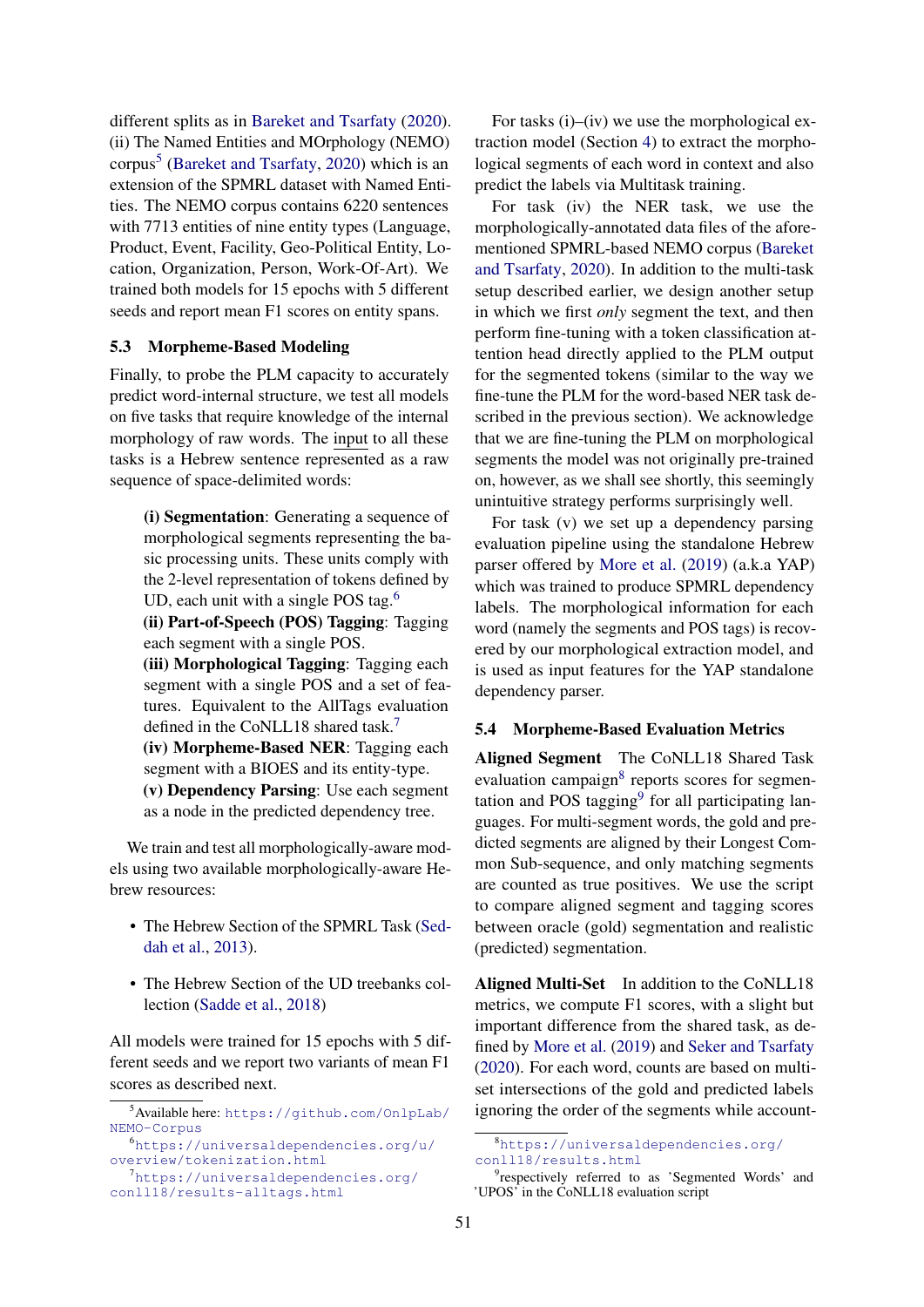<span id="page-6-0"></span>

| Task                       | NER (Word)  | Sentiment  |           |
|----------------------------|-------------|------------|-----------|
| Corpus                     | <b>NEMO</b> | <b>BMC</b> | FB        |
| Prev. SOTA                 | 77.75       | 85.22      | <b>NA</b> |
| mBERT                      | 79.07       | 87.77      | 79.07     |
| <b>HeBERT</b>              | 81.48       | 89.41      | 81.48     |
| AlephBERT <sub>small</sub> | 78.69       | 89.07      | 78.69     |
| AlephBERT <sub>base</sub>  | 84.91       | 91.12      | 84.91     |

Table 4: Word-based NER F1. Previous SOTA on both corpora reported by the NEMO models of [Bareket and](#page-9-6) [Tsarfaty](#page-9-6) [\(2020\)](#page-9-6). Sentiment Analysis accuracy on the corrected version of the corpus of [Amram et al.](#page-8-1) [\(2018\)](#page-8-1).

ing for the number of each segment. *Aligned mset* is based on set difference which acknowledges the possible undercover of covert morphemes which is an appropriate measure of morphological accuracy.

Discussion To illustrate the difference between *aligned segment* and *aligned mset*, let us take for example the gold segmented tag sequence: *b/IN, h/DET, bit/NOUN* and the predicted segmented tag sequence *b/IN, bit/NOUN*. According to *aligned segment*, the first segment (*b/IN*) is aligned and counted as a true positive, the second segment however is considered as a false positive (*bit/NOUN*) and false negative (*h/DET*) while the third gold segment is also counted as a false negative (*bit/NOUN*). On the other hand with aligned multi-set both *b/IN* and *bit/NOUN* exist in the gold and predicted sets and counted as true positives, while *h/DET* is mismatched and counted as a false negative. In both cased the total counts across words in the entire datasets are incremented accordingly and finally used for computing Precision, Recall and F1.

# 6 Results

Sentence-Level Task Sentiment analysis accuracy results are provided in Table [4.](#page-6-0) All BERTbased models substantially outperform the original CNN Baseline reported by [Amram et al.](#page-8-1) [\(2018\)](#page-8-1). AlephBERT<sub>base</sub> is setting a new SOTA.

Word-Based Task On our two NER benchmarks, we report F1 scores on the word-based fine-tuned model in Table [4.](#page-6-0) While we see noticeable improvements for the mBERT and HeBert variants over the current SOTA, the most significant increase is achieved by AlephBERT<sub>base</sub>, setting a new and improved SOTA on this task.

Morpheme-Level Tasks As a particular novelty of this work, we report BERT-based results on sub-

<span id="page-6-1"></span>

| Task                       | Segment | POS   | Features | UAS   | LAS   |
|----------------------------|---------|-------|----------|-------|-------|
| Prev. SOTA                 | NA      | 90.49 | 85.98    | 75.73 | 69.41 |
| mBERT                      | 97.36   | 93.37 | 89.36    | 80.17 | 74.9  |
| <b>HeBERT</b>              | 97.97   | 94.61 | 90.93    | 81.86 | 76.54 |
| AlephBERT <sub>small</sub> | 97.71   | 94.11 | 90.56    | 81.5  | 76.07 |
| AlephBERT <sub>base</sub>  | 98.10   | 94.90 | 91.41    | 82.07 | 76.9  |

Table 5: Morpheme-Based results on the SPMRL corpus. Aligned MultiSet (mset) F1 for Segmentation, POS tags and Morphological Features - previous SOTA reported by [Seker and Tsarfaty](#page-10-12) [\(2020\)](#page-10-12) (POS) and [More](#page-9-16) [et al.](#page-9-16) [\(2019\)](#page-9-16) (features). Labeled and Unlabeled Accuracy Scores for morphological-level Dependency Parsing - previous SOTA reported by [More et al.](#page-9-16) [\(2019\)](#page-9-16) (uninfused/realistic scenario)

<span id="page-6-3"></span>

| Task                       | Segment   | <b>POS</b> | Features |
|----------------------------|-----------|------------|----------|
| Prev. SOTA                 | <b>NA</b> | 94.02      | NA       |
| mBERT                      | 97.70     | 94.76      | 90.98    |
| <b>HeBERT</b>              | 98.05     | 96.07      | 92.53    |
| AlephBERT <sub>small</sub> | 97.86     | 95.58      | 92.06    |
| AlephBERT <sub>base</sub>  | 98.20     | 96.20      | 93.05    |

Table 6: Morpheme-Based Aligned MultiSet (mset) F1 results on the UD corpus. Previous SOTA reported by [Seker and Tsarfaty](#page-10-12) [\(2020\)](#page-10-12) (POS)

word (segment-level) information. Specifically, we evaluate word segmentation, POS, Morphological Features, NER and dependencies compared against morphologically-labeled test sets.

In all cases, we use raw space-delimited tokens as input and produce morphological segments with our morphological extraction model.

Table [5](#page-6-1) presents evaluation results for the SPRML dataset, compared against the previous SOTA of [More et al.](#page-9-16) [\(2019\)](#page-9-16). For segmentation, POS tagging, and morphological tagging we report aligned multiset F1 scores. BERT-based segmentations are similar, all scoring in the high range of 97-98 F1, which are hard to improve further.<sup>[10](#page-6-2)</sup>

For POS tagging and morphological features, all BERT-based models considerably outperform the previous SOTA. For syntactic dependencies we report labeled and unlabeled accuracy scores of the trees generated by YAP [\(More et al.,](#page-9-16) [2019\)](#page-9-16) on our predicted segmentation. Here we see impressive improvement compared to the previous SOTA of a joint morpho-syntactic framework. It confirms that morphological errors early in the pipeline negatively impact downstream tasks, and highlight the importance of morphologically-driven benchmarks

<span id="page-6-2"></span><sup>&</sup>lt;sup>10</sup> According to error analysis, most of these errors are annotation errors or truly ambiguous cases.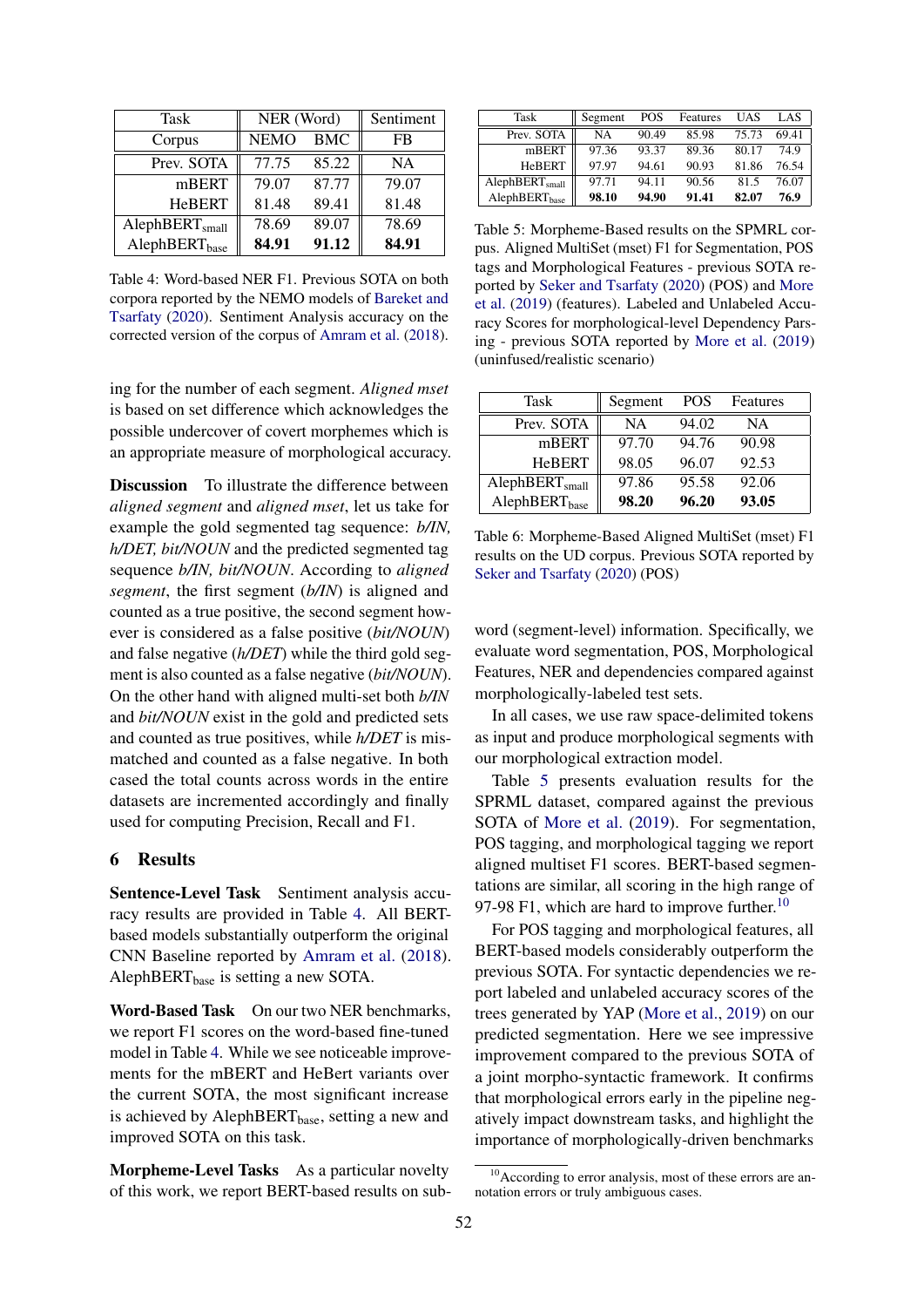<span id="page-7-0"></span>

| Task                       | Segment | <b>POS</b> | Features |
|----------------------------|---------|------------|----------|
| Prev. SOTA                 | 96.03   | 93.75      | 91.24    |
| mBERT                      | 97.17   | 94.27      | 90.51    |
| <b>HeBERT</b>              | 97.54   | 95.60      | 92.15    |
| AlephBERT <sub>small</sub> | 97.31   | 95.13      | 91.65    |
| AlephBERT <sub>base</sub>  | 97.70   | 95.84      | 92.71    |

Table 7: Morpheme-Based Aligned (CoNLL shared task) F1 on the UD corpus. Previous SOTA reported by [Minh Van Nguyen and Nguyen](#page-9-17) [\(2021\)](#page-9-17)

<span id="page-7-1"></span>

| Architecture               | Pipeline |            | Pipeline    |            | MultiTask |            |
|----------------------------|----------|------------|-------------|------------|-----------|------------|
| Segmentation               | (Oracle) |            | (Predicted) |            |           |            |
| Task                       | Seg      | <b>NER</b> | Seg         | <b>NER</b> | Seg       | <b>NER</b> |
| Prev. SOTA                 | 100.00   | 79.10      | 95.15       | 69.52      | 97.05     | 77.11      |
| mBERT                      | 100.00   | 77.92      | 97.68       | 72.72      | 97.24     | 72.97      |
| <b>HeBERT</b>              | 100.00   | 82         | 98.15       | 76.74      | 97.92     | 74.86      |
| AlephBERT <sub>small</sub> | 100.00   | 79.44      | 97.78       | 73.08      | 97.74     | 72.46      |
| AlephBERT <sub>hase</sub>  | 100.00   | 83.94      | 98.29       | 80.15      | 98.19     | 79.15      |

Table 8: Morpheme-Based NER F1 on the NEMO corpus. Previous SOTA reported by [Bareket and Tsarfaty](#page-9-6) [\(2020\)](#page-9-6) for the Pipeline (Oracle), Pipeline (Predicted) and a Hybrid (almost-joint) scenarios, respectively.

as an integral part of PLM evaluation for MRLs.

All in all we see a repeating trend placing AlephBERT $_{base}$  first on all morphological tasks, indicating the depth of the model and a larger pretraining dataset improve the ability of the PLM to capture word-internal structure. These trends are replicated on the UD Hebrew corpus, for two different evaluation metrics — the Aligned MultiSet F1 Scores as in previous work on Hebrew [\(More et al.,](#page-9-16) [2019\)](#page-9-16), [\(Seker and Tsarfaty,](#page-10-12) [2020\)](#page-10-12), and the Aligned Segment F1 scores metrics as described in the UD shared task [\(Zeman et al.,](#page-10-2) [2018\)](#page-10-2) — reported in Tables [6](#page-6-3) and [7](#page-7-0) respectively.

Morpheme-Level NER results Earlier in this section we considered NER a word-level task that simply requires fine-tuning on the word level. However, this setup is not accurate enough and less useful for downstream tasks, since the exact entity boundaries are often word internal [\(Bareket and](#page-9-6) [Tsarfaty,](#page-9-6) [2020\)](#page-9-6). We hence report morpheme-based NER evaluation, respecting the exact boundaries of entity mentions.

To obtain morpheme-based labeled-span of Named Entities, we could either employ a pipeline, first predicting segmentation and then applying a fine-tuned labeling model *directly on the segments*, or employ a multi-task model and predict NER labels *while* performing segmentation.

Table [8](#page-7-1) presents segmentation and NER results for 3 different scenarios: (i) a pipeline assuming gold segmentation (ii) a pipeline assuming predicted segmentation (iii) segmentation and NER labels obtained jointly in a multi-task setup. AlephBERT $_{base}$  consistently scores highest in all 3.

Looking at the Pipeline-Predicted scores, there is a clear correlation between a higher segmentation quality of a PLM and its ability to produce better NER results. Moreover, the differences in NER scores are considerable (unlike the subtle differences in segmentation, POS and morphological features scores) and draw our attention to the relationship between the size of the PLM, the size of the pre-training data and the quality of the final NER models. Specifically, HeBERT and AlephBERT<sub>small</sub> were both pre-trained on similar datasets and comparable vocabulary sizes (heBERT with 30K and AlephBERT-small with 52K) but HeBERT, with its 12 hidden layers, performs better compared to AlephBERT<sub>small</sub> which is composed of only 6 hidden layers. It thus appears that semantic information is learned in those deeper layers, helping in both discriminating entities and improving the morphological segmentation capacity.

In addition, comparing AlephBERT $_{base}$  and HeBERT we note that they are both modeled with the same 12 hidden layer architecture — the only differences between them are in the size of their vocabularies (30K vs 52K respectively) and the size of the training data (Oscar-Wikipedia vs Oscar-Wikipedia-Tweets). The improvements exhibited by AlephBERT $_{base}$ , compared to HeBERT, suggest large amounts of training data and larger vocabulary are invaluable. By exposing AlephBERT $_{base}$  to a substantially larger amount of text we increased the ability of the PLM to encode syntactic and semantic signals associated with Named Entities.

Our NER experiments further suggest that a pipeline composed of our accurate morphological segmentation model followed by AlephBERT<sub>base</sub> with a token classification head is the best strategy for generating morphologically-aware NER labels. Finally, we observe that while AlephBERT excels at morphosyntactic tasks, on tasks with a more semantic flavor there is room for improvement.

## 7 Conclusion

Modern Hebrew, a morphologically-rich and medium-resourced language, has for long suffered from a gap in the resources available for NLP applications, and lower level of empirical results than observed in other, resource-rich languages. This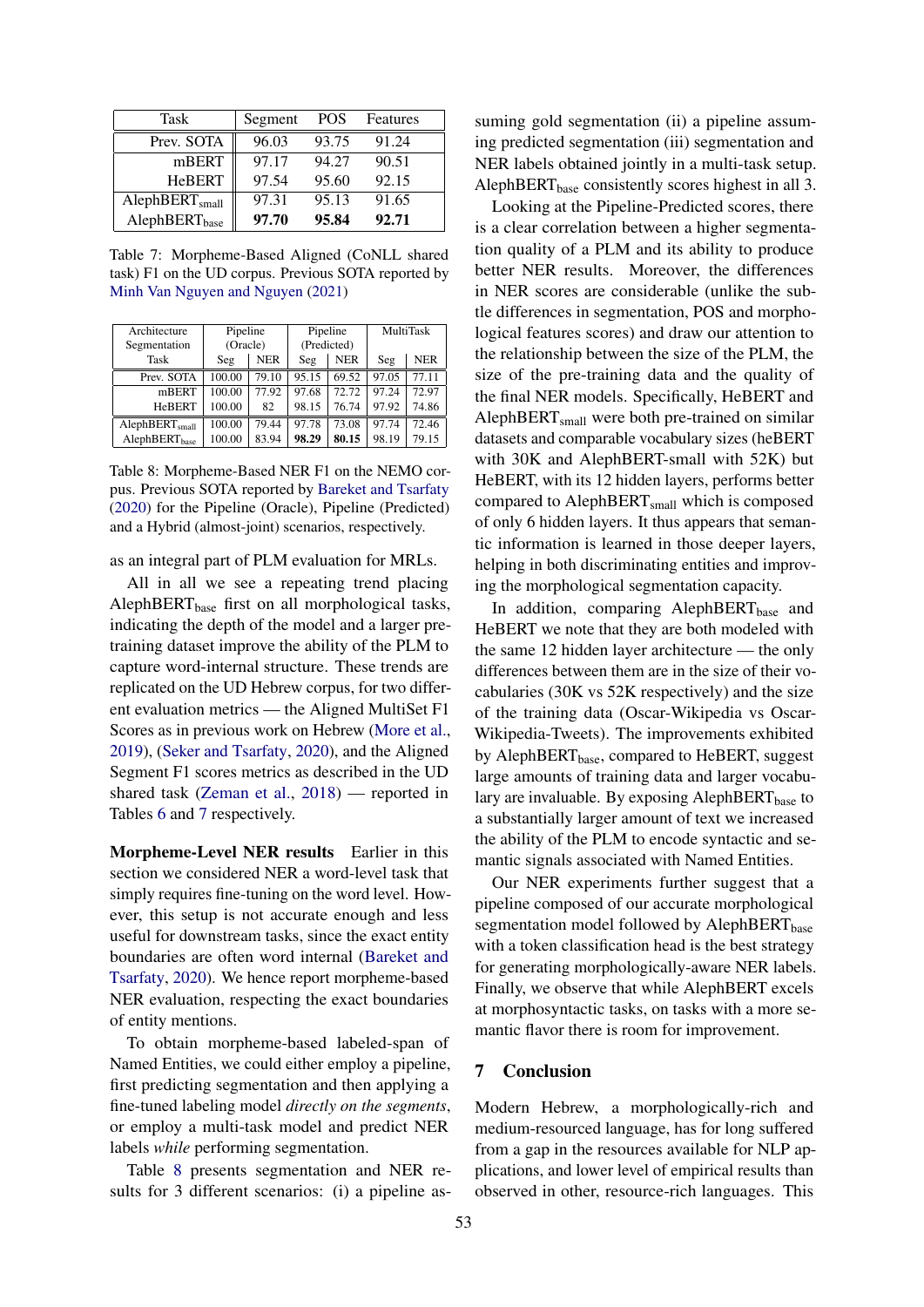work provides the first step in remedying the situation, by making available a large Hebrew PLM, named AlephBERT, with larger vocabulary and larger training set than any Hebrew PLM before, and with clear evidence as to its empirical advantages. Crucially, we augment the PLM with a morphological disambiguation component that matches the input granularity of the downstream tasks. Our system does not presuppose Hebrewspecific linguistic-rules, and can be transparently applied to any language for which 2-level segmentation data (i.e., the standard UD benchmarks) exists. AlephBERT $_{base}$  obtains state-of-the-art results on morphological segmentation, POS tagging, morphological feature extraction, dependency parsing, named-entity recognition, and sentiment analysis, outperforming all existing Hebrew PLMs. Our pro-posed morphologically-driven pipeline<sup>[11](#page-8-2)</sup> serves as a solid foundation for future evaluation of Hebrew PLMs and of MRLs in general.

#### <span id="page-8-0"></span>8 Ethical Statement

We follow [Bender and Friedman](#page-9-18) [\(2018\)](#page-9-18) regarding professional practice for NLP technology and address ethical issues that result from the use of data in the development of the models in our work.

Pre-Training Data. The two initial data sources we used to pre-train the language models are Oscar and Wikipedia. In using the Wikipedia and Oscar we followed standard language model training efforts, such as BERT and RoBERTa [\(Devlin](#page-9-0) [et al.,](#page-9-0) [2019;](#page-9-0) [Liu et al.,](#page-9-1) [2019\)](#page-9-1). We use the languagespecific Oscar data according to the terms specified in [Ortiz Suárez et al.](#page-9-13) [\(2020\)](#page-9-13) and we extract texts from language-specific Wikipedia dumps. On top of that, a big portion of the data used to train Aleph-BERT originates from the Twitter sample stream.<sup>[12](#page-8-3)</sup> As shown in Table [2,](#page-3-0) this data set includes 70M Hebrew tweets which were collected over a period of 4 years (2014 to 2018). We acknowledge the potential concerns inherently associated with Twitter data (population bias, behavior patterns, bot masquerading as humans etc.) and note that we have not made any explicit attempt to identify these cases. We only used the text field of the tweets and *completely discard* any other information included

in the stream (such as identities, followers, structure of threads, date of publication, etc). We have not made any effort to identify or filter out any samples based on user properties such as age, gender and location nor have we made any effort to identify content characteristics such as genre or topic. To reduce exposure of private information we cleaned up all user mentions and URLs from the text. Honoring ethical and legal constraints we have not manually analyzed nor published this data source. While the free-form language expressed in tweets might differ significantly from the text found in Oscar/Wikipedia, the sheer volume of tweets helps us close the substantial resource gap.

Training and Evaluation Benchmarks. The SPMRL [\(Seddah et al.,](#page-10-11) [2013\)](#page-10-11) and UD [\(Sadde et al.,](#page-10-1) [2018\)](#page-10-1) datasets we used for evaluating segmentation, tagging and parsing, were used to both train our morphological extraction model as well as provide us with the test data to evaluate on morphological level tasks. Both datasets are publicly available and widely used in research and industry.

The NEMO corpus [\(Bareket and Tsarfaty,](#page-9-6) [2020\)](#page-9-6) used to train and evaluate word and morpheme level NER is an extension of the SPMRL dataset augmented with entities and follows the same license terms. The BMC dataset used for training and evaluating word-level NER was created and published by [Ben Mordecai and Elhadad](#page-9-15) [\(2005\)](#page-9-15) and it is publicly available for NER evaluation.

We used the sentiment analysis dataset of [Am](#page-8-1)[ram et al.](#page-8-1) [\(2018\)](#page-8-1) for training and evaluating AlephBERT on a sentence level task, and we follow their terms of use. As mentioned, this dataset had some flows, and we describe carefully the steps we've taken to fix them before using this corpus in our experiments for internal evaluation purposes. We make our in-house cleaning scripts and split information publicly available.

#### Acknowledgements

This research was funded by the European Research Council (ERC grant agreement no. 677352) and by a research grant from the Ministry of Science and Technology (MOST) of the Israeli Government, for which we are grateful.

### References

<span id="page-8-2"></span><sup>11</sup>Available at [https://github.com/OnlpLab/](https://github.com/OnlpLab/AlephBERT) [AlephBERT](https://github.com/OnlpLab/AlephBERT)

<span id="page-8-3"></span><sup>12</sup>[https://developer.twitter.com/en/](https://developer.twitter.com/en/docs/twitter-api/tweets/volume-streams/api-reference/get-tweets-sample-stream) [docs/twitter-api/tweets/volume-streams/](https://developer.twitter.com/en/docs/twitter-api/tweets/volume-streams/api-reference/get-tweets-sample-stream) [api-reference/get-tweets-sample-stream](https://developer.twitter.com/en/docs/twitter-api/tweets/volume-streams/api-reference/get-tweets-sample-stream)

<span id="page-8-1"></span>Adam Amram, Anat Ben-David, and Reut Tsarfaty. 2018. [Representations and architectures in neu-](https://www.aclweb.org/anthology/C18-1190/)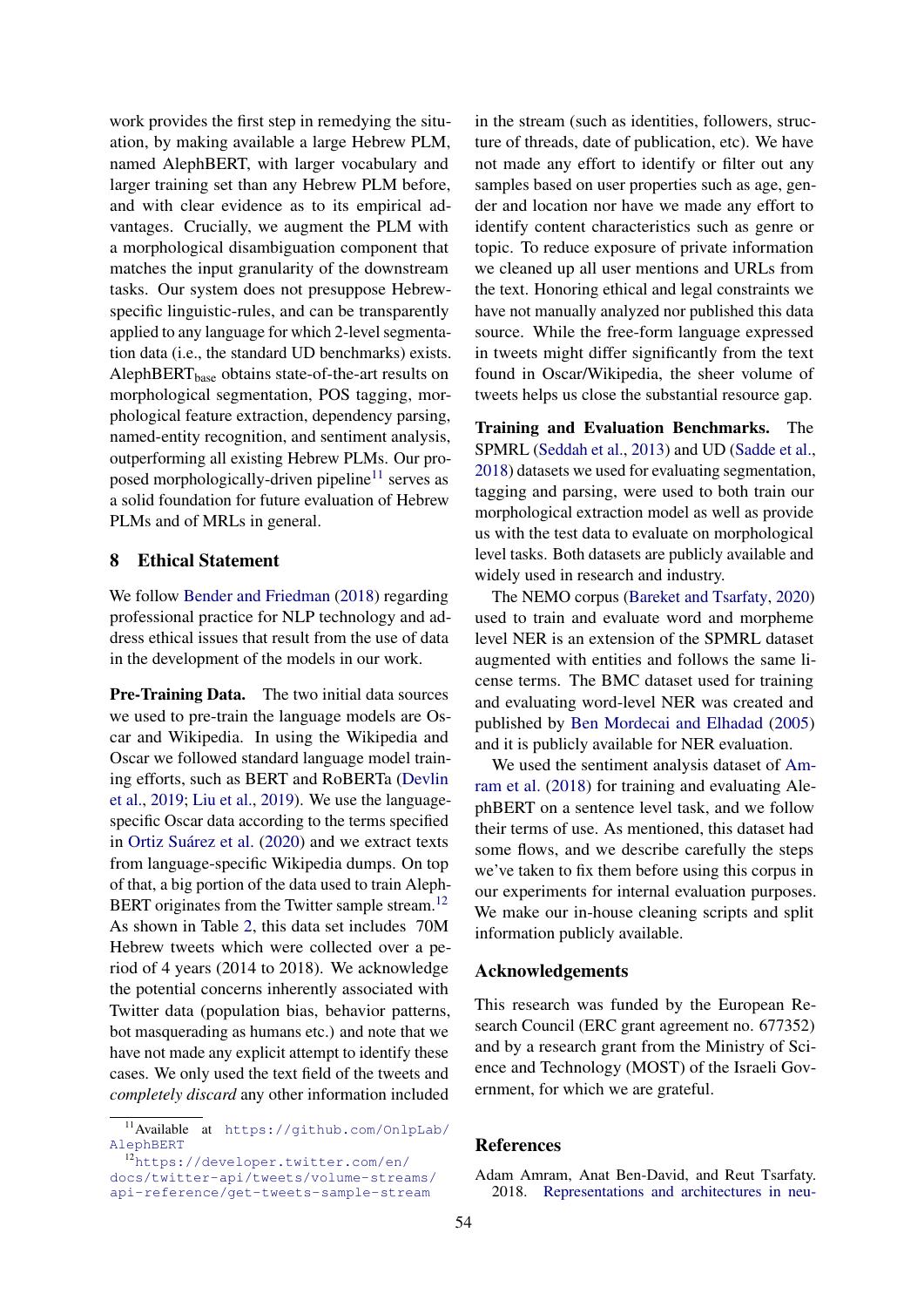[ral sentiment analysis for morphologically rich lan](https://www.aclweb.org/anthology/C18-1190/)[guages: A case study from modern hebrew.](https://www.aclweb.org/anthology/C18-1190/) In *Proceedings of the 27th International Conference on Computational Linguistics, COLING 2018, Santa Fe, New Mexico, USA, August 20-26, 2018*, pages 2242– 2252.

- <span id="page-9-12"></span>Wissam Antoun, Fady Baly, and Hazem Hajj. 2020. [AraBERT: Transformer-based model for Arabic lan](https://aclanthology.org/2020.osact-1.2)[guage understanding.](https://aclanthology.org/2020.osact-1.2) In *Proceedings of the 4th Workshop on Open-Source Arabic Corpora and Processing Tools, with a Shared Task on Offensive Language Detection*, pages 9–15, Marseille, France. European Language Resource Association.
- <span id="page-9-14"></span>Giusepppe Attardi. 2015. Wikiextractor. [https://](https://github.com/attardi/wikiextractor) [github.com/attardi/wikiextractor](https://github.com/attardi/wikiextractor).
- <span id="page-9-6"></span>Dan Bareket and Reut Tsarfaty. 2020. [Neural modeling](http://arxiv.org/abs/2007.15620) [for named entities and morphology \(nemoˆ2\).](http://arxiv.org/abs/2007.15620) *CoRR*, abs/2007.15620.
- <span id="page-9-15"></span>Naama Ben Mordecai and Michael Elhadad. 2005. Hebrew named entity recognition.
- <span id="page-9-18"></span>Emily M. Bender and Batya Friedman. 2018. [Data](https://doi.org/10.1162/tacl_a_00041) [statements for natural language processing: Toward](https://doi.org/10.1162/tacl_a_00041) [mitigating system bias and enabling better science.](https://doi.org/10.1162/tacl_a_00041) *Transactions of the Association for Computational Linguistics*, 6:587–604.
- <span id="page-9-2"></span>Tom Brown, Benjamin Mann, Nick Ryder, Melanie Subbiah, Jared D Kaplan, Prafulla Dhariwal, Arvind Neelakantan, Pranav Shyam, Girish Sastry, Amanda Askell, Sandhini Agarwal, Ariel Herbert-Voss, Gretchen Krueger, Tom Henighan, Rewon Child, Aditya Ramesh, Daniel Ziegler, Jeffrey Wu, Clemens Winter, Chris Hesse, Mark Chen, Eric Sigler, Mateusz Litwin, Scott Gray, Benjamin Chess, Jack Clark, Christopher Berner, Sam McCandlish, Alec Radford, Ilya Sutskever, and Dario Amodei. 2020. [Language models are few-shot learners.](https://proceedings.neurips.cc/paper/2020/file/1457c0d6bfcb4967418bfb8ac142f64a-Paper.pdf) In *Advances in Neural Information Processing Systems*, volume 33, pages 1877–1901. Curran Associates, Inc.
- <span id="page-9-5"></span>Avihay Chriqui and Inbal Yahav. 2021. [Hebert |&](http://arxiv.org/abs/2102.01909) [hebemo: a hebrew bert model and a tool for polarity](http://arxiv.org/abs/2102.01909) [analysis and emotion recognition.](http://arxiv.org/abs/2102.01909)
- <span id="page-9-0"></span>Jacob Devlin, Ming-Wei Chang, Kenton Lee, and Kristina Toutanova. 2019. [BERT: Pre-training of](https://doi.org/10.18653/v1/N19-1423) [deep bidirectional transformers for language under](https://doi.org/10.18653/v1/N19-1423)[standing.](https://doi.org/10.18653/v1/N19-1423) In *Proceedings of the 2019 Conference of the North American Chapter of the Association for Computational Linguistics: Human Language Technologies, Volume 1 (Long and Short Papers)*, pages 4171–4186, Minneapolis, Minnesota. Association for Computational Linguistics.
- <span id="page-9-11"></span>Mehrdad Farahani, Mohammad Gharachorloo, Marzieh Farahani, and Mohammad Manthouri. 2020. [Pars](http://arxiv.org/abs/2005.12515)[bert: Transformer-based model for persian language](http://arxiv.org/abs/2005.12515) [understanding.](http://arxiv.org/abs/2005.12515)
- <span id="page-9-8"></span>Jeremy Howard and Sebastian Ruder. 2018. [Universal](https://doi.org/10.18653/v1/P18-1031) [language model fine-tuning for text classification.](https://doi.org/10.18653/v1/P18-1031) In *Proceedings of the 56th Annual Meeting of the Association for Computational Linguistics (Volume 1: Long Papers)*, pages 328–339, Melbourne, Australia. Association for Computational Linguistics.
- <span id="page-9-4"></span>Stav Klein and Reut Tsarfaty. 2020. [Getting the ##life](https://doi.org/10.18653/v1/2020.sigmorphon-1.24) [out of living: How adequate are word-pieces for mod](https://doi.org/10.18653/v1/2020.sigmorphon-1.24)[elling complex morphology?](https://doi.org/10.18653/v1/2020.sigmorphon-1.24) In *Proceedings of the 17th SIGMORPHON Workshop on Computational Research in Phonetics, Phonology, and Morphology, SIGMORPHON 2020, Online, July 10, 2020*, pages 204–209.
- <span id="page-9-1"></span>Yinhan Liu, Myle Ott, Naman Goyal, Jingfei Du, Mandar Joshi, Danqi Chen, Omer Levy, Mike Lewis, Luke Zettlemoyer, and Veselin Stoyanov. 2019. [RoBERTa: A Robustly Optimized BERT Pretrain](http://arxiv.org/abs/1907.11692)[ing Approach.](http://arxiv.org/abs/1907.11692)
- <span id="page-9-17"></span>Amir Pouran Ben Veyseh Minh Van Nguyen, Viet Lai and Thien Huu Nguyen. 2021. Trankit: A lightweight transformer-based toolkit for multilingual natural language processing. In *Proceedings of the 16th Conference of the European Chapter of the Association for Computational Linguistics: System Demonstrations*.
- <span id="page-9-16"></span>Amir More, Amit Seker, Victoria Basmova, and Reut Tsarfaty. 2019. [Joint transition-based models for](https://transacl.org/ojs/index.php/tacl/article/view/1471) [morpho-syntactic parsing: Parsing strategies for mrls](https://transacl.org/ojs/index.php/tacl/article/view/1471) [and a case study from modern hebrew.](https://transacl.org/ojs/index.php/tacl/article/view/1471) *Trans. Assoc. Comput. Linguistics*, 7:33–48.
- <span id="page-9-13"></span>Pedro Javier Ortiz Suárez, Laurent Romary, and Benoît Sagot. 2020. [A monolingual approach to contextual](https://www.aclweb.org/anthology/2020.acl-main.156)[ized word embeddings for mid-resource languages.](https://www.aclweb.org/anthology/2020.acl-main.156) In *Proceedings of the 58th Annual Meeting of the Association for Computational Linguistics*, pages 1703– 1714, Online. Association for Computational Linguistics.
- <span id="page-9-7"></span>Matthew E. Peters, Mark Neumann, Mohit Iyyer, Matt Gardner, Christopher Clark, Kenton Lee, and Luke Zettlemoyer. 2018. [Deep contextualized word repre](https://doi.org/10.18653/v1/N18-1202)[sentations.](https://doi.org/10.18653/v1/N18-1202) In *Proceedings of the 2018 Conference of the North American Chapter of the Association for Computational Linguistics: Human Language Technologies, Volume 1 (Long Papers)*, pages 2227–2237, New Orleans, Louisiana. Association for Computational Linguistics.
- <span id="page-9-10"></span>Marco Polignano, Pierpaolo Basile, Marco de Gemmis, Giovanni Semeraro, and Valerio Basile. 2019. Alberto: Italian bert language understanding model for nlp challenging tasks based on tweets.
- <span id="page-9-9"></span>Alec Radford and Ilya Sutskever. 2018. Improving language understanding by generative pre-training. In *arxiv*.
- <span id="page-9-3"></span>Colin Raffel, Noam Shazeer, Adam Roberts, Katherine Lee, Sharan Narang, Michael Matena, Yanqi Zhou, Wei Li, and Peter J. Liu. 2020. [Exploring the](http://jmlr.org/papers/v21/20-074.html)